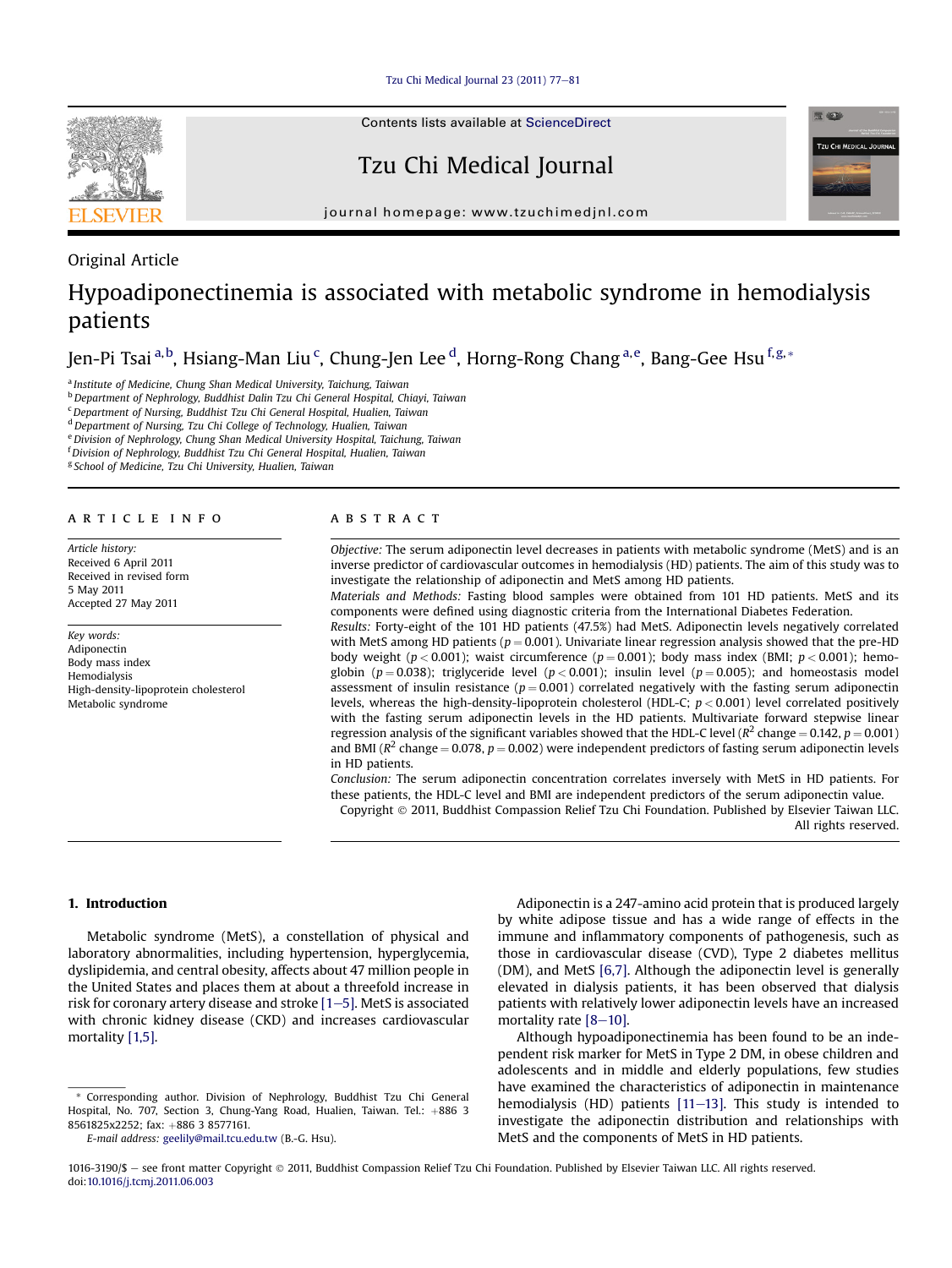## 2. Materials and methods

## 2.1 Patients

One hundred one HD patients, including 55 men and 46 women with the same high-flux polysulfone disposable artificial kidney (FX class dialyzer; Fresenius Medical Care, Bad Homburg, Germany), were enrolled in June 2009 at Dalin Tzu Chi General Hospital, Chiayi, Taiwan. Patients from our HD program were invited to participate in the study if they were older than 20 years, were receiving standard 4-hour three-time weekly dialysis using standard bicarbonate dialysate, and had been on dialysis for at least 12 months. Patients were excluded if they had any acute infection, a life expectancy of less than 3 months, malignancy, or refusal or inability to provide informed consent for the study. The Protection of Human Subjects Institutional Review Board at Tzu Chi Hospital approved the study. The  $Kt/V$  and urea reduction ratio (URR) were measured before dialysis and immediately after dialysis using a formal, single-compartment dialysis urea kinetic model.

#### 2.2. Anthropometric analysis

Body weight (BW) was measured to the nearest half kilogram with the patient in light clothing without shoes. Height was measured to the nearest half centimeter. Waist circumference was measured in a horizontal plane, midway between the inferior margin of the ribs and the superior border of the iliac crest. Body mass index (BMI) was calculated as weight (kilograms) divided by height squared (meters) [\[14\]](#page-3-0).

#### 2.3. Biochemical investigations

Fasting blood samples of approximately 0.5 mL were drawn to measure the complete blood count (Sysmex K-1000; Sysmex, Bohemia, NY, USA) and other factors, and were immediately centrifuged at 3000 g for 10 minutes. Serum samples were stored at 4-C and used for biochemical analyses within 1 hour of collection. Serum levels of BUN, creatinine, fasting glucose, total cholesterol, triglycerides (TGs), high-density-lipoprotein cholesterol (HDL-C), albumin, and C-reactive protein (CRP) were measured using a commercial kit (COBAS Integra 800; Roche Diagnostics, Basel, Switzerland). The serum intact parathyroid hormone levels were measured using a commercially available enzyme-linked immunosorbent assay (Diagnostic Systems Laboratories, Webster, TX, USA) [\[14\].](#page-3-0) Patients were classified as having secondary hyperparathyroidism if the intact parathyroid hormone level was greater than 300 pg/mL. Serum adiponectin (SPI- BIO, Montigny le Bretonneux, France) concentrations were determined using a commercially available enzyme immunoassay [\[14\].](#page-3-0) The limit of detection, calculated as the concentration of human adiponectin corresponding to the blank average minus 3 standard deviations, was  $0.7 \mu g/mL$ . The inter- and intra-assay coefficients of variation for adiponectin were 7.3% and 6.4%, respectively. The serum insulin levels were measured using the microparticle enzyme immunosorbent assay method by an autoanalyzer (Abbott Laboratories, Abbott Park, IL, USA). Insulin resistance was evaluated using a homeostasis model assessment of insulin resistance (HOMA-IR) as follows: HOMA-IR = glucose (mg/dL)  $\times$  insulin ( $\mu$ U/mL)/405 [\[15\].](#page-3-0)

#### 2.4. MetS and its components

The presence of MetS was established using the International Diabetes Federation definition [\[3\]](#page-3-0). Patients were diagnosed as having MetS if they had central (abdominal) obesity with a waist circumference greater than or equal to 90 cm (Chinese males) or greater than or equal to 80 cm (Chinese females), plus two or more of the following: (1) fasting serum glucose values of 110 mg/dL or greater; (2) TG values of 150 mg/dL or greater; (3) HDL-C concentrations less than 40 mg/dL for males or less than 50 mg/dL for females; or (4) blood pressure measurements of 130/85 mmHg or higher or use of antihypertensive agents. The presence of Type 2 DM was established according to World Health Organization criteria [\[4\]](#page-3-0). An individual was considered diabetic if the fasting plasma glucose was 126 mg/dL or greater, 2-hour glucose during an oral glucose tolerance test was 200 mg/dL or greater, or if antidiabetic therapy (oral agent or insulin) was required.

#### 2.5. Statistical analysis

Data were expressed as mean  $\pm$  standard deviation. Categorical variables were analyzed by the Chi-square test. Comparisons between patients were performed using Student independent t test (two-tailed) for parametric data or the Mann-Whitney U test for parameters presenting with nonparametric distributions (TG, fasting glucose, CRP, insulin, and HOMA-IR). Correlations of clinical variables with serum adiponectin concentrations were evaluated by univariate linear regression analysis. Variables significantly associated with adiponectin in HD patients were tested for independence by multivariate stepwise linear regression analysis. Data were analyzed using SPSS for Windows (version 13.0; SPSS Inc., Chicago, IL, USA). A p value less than 0.05 was considered statistically significant.

# 3. Results

Biochemical and clinical characteristics of the 101 HD patients are presented in Table 1. The causes of uremia included DM ( $n = 28$ ; 27.7%); hypertensive nephrosclerosis ( $n = 37$ ; 36.6%); glomerulonephritis ( $n = 19$ ; 18.8%); and others ( $n = 17$ ; 16.9%).

# Table 1

| Clinical and analytical characteristics of 101 hemodialysis patients |  |  |  |
|----------------------------------------------------------------------|--|--|--|
|----------------------------------------------------------------------|--|--|--|

|                           | Parameter                                       |                    |
|---------------------------|-------------------------------------------------|--------------------|
| Anthropometric            | Height (cm)                                     | $154.43 + 8.16$    |
| data                      | Pre-HD body weight (kg)                         | $60.88 \pm 13.39$  |
|                           | Body mass index $(kg/m2)$                       | $25.73 + 6.25$     |
|                           | Systolic pressure (mmHg)                        | $145.37 \pm 22.36$ |
|                           | Waist circumference (cm)                        | $88.02 \pm 10.75$  |
|                           | Age $(v)$                                       | $62.00 \pm 13.62$  |
|                           | HD duration (mo)                                | $71.51 \pm 45.47$  |
|                           | Diastolic pressure (mmHg)                       | $78.00 + 14.26$    |
|                           | Biochemical data White blood count $(x1000/uL)$ | $6.58 \pm 3.09$    |
|                           | Albumin $(g/dL)$                                | $3.97 + 0.41$      |
|                           | Triglyceride (mg/dL)                            | $136.99 \pm 92.00$ |
|                           | Fasting glucose (mg/dL)                         | $143.83 \pm 65.57$ |
|                           | Blood urea nitrogen (mg/dL)                     | $60.95 \pm 15.47$  |
|                           | C-reactive protein (mg/dL)                      | $0.85 + 1.97$      |
|                           | Kt/V (Gotch)                                    | $1.46 \pm 0.20$    |
|                           | Adiponectin $(\mu g/mL)$                        | $23.55 \pm 16.62$  |
|                           | Hemoglobin (g/dL)                               | $10.56 \pm 1.38$   |
|                           | Total cholesterol (mg/dL)                       | $160.05 \pm 39.56$ |
|                           | High-density-lipoprotein cholesterol<br>(mg/dL) | $43.54 \pm 16.81$  |
|                           | Creatinine (mg/dL)                              | $9.11 + 2.09$      |
|                           | Intact parathyroid hormone (pg/mL)              | $239.23 + 226.01$  |
|                           | Urea reduction ratio                            | $0.76 \pm 0.05$    |
|                           | Insulin $(\mu U/dL)$                            | $23.54 \pm 33.60$  |
|                           | Homeostasis model assessment of insulin         | $7.92 + 10.24$     |
|                           | resistance                                      |                    |
| Causes of uremia Diabetes |                                                 | 28 (27.7)          |
|                           | Glomerulonephritis                              | 19 (18.8)          |
|                           | Hypertension                                    |                    |
|                           |                                                 | 37 (36.6)          |

Data are expressed as means  $\pm$  standard deviations or n (%).  $HD = hemodialysis.$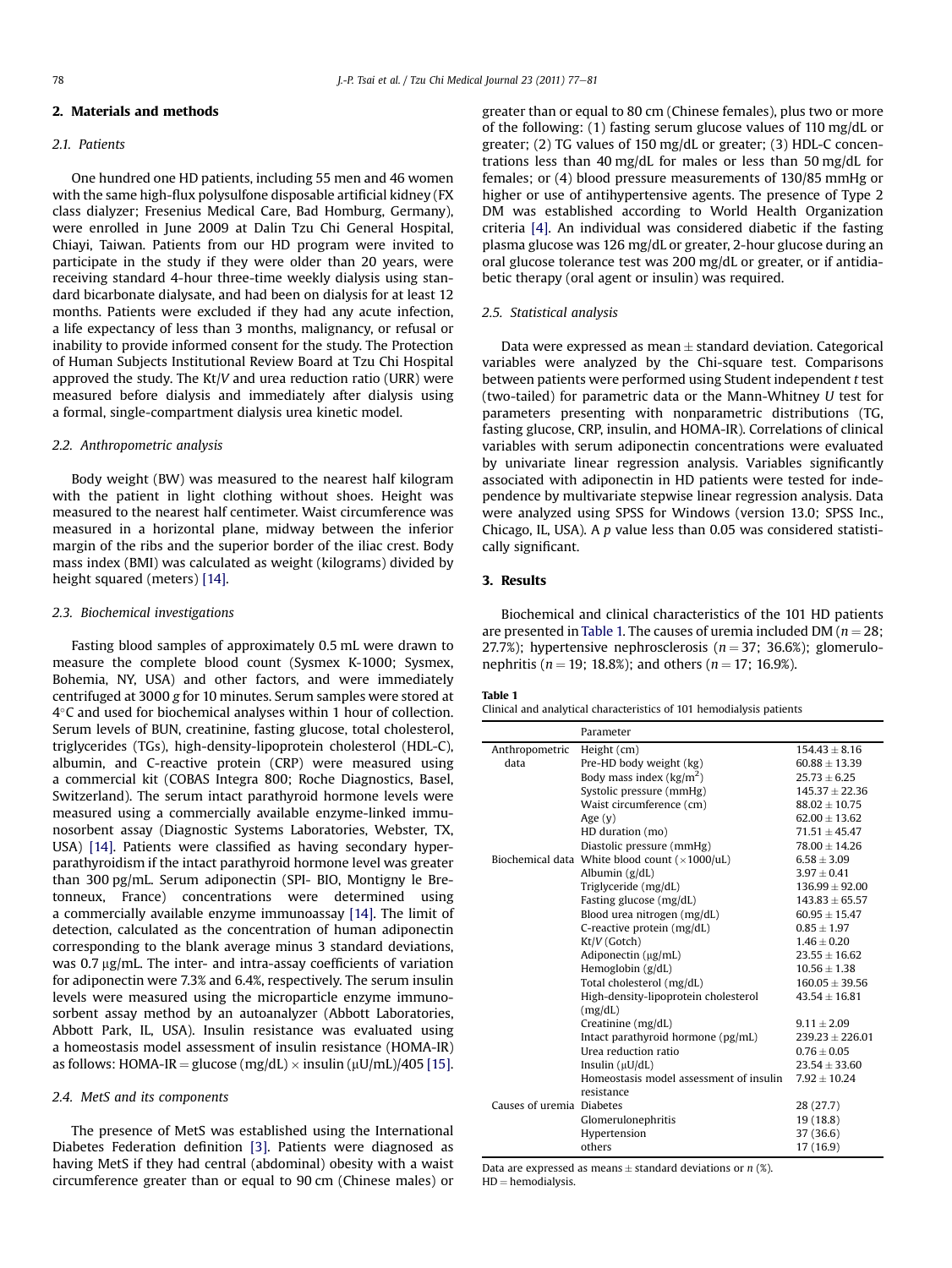The baseline characteristics of these 101 HD patients are presented in Table 2. Forty-eight patients (47.5%) were diagnosed as having MetS. HD patients with MetS had a significantly higher pre-HD BW  $(p < 0.001)$ , waist circumference  $(p < 0.001)$ , BMI  $(p < 0.001)$ , TG level  $(p = 0.001)$ , insulin level  $(p < 0.001)$ , and HOMA-IR  $(p < 0.001)$ , but a significantly lower HDL-C level  $(p = 0.002)$ , URR  $(p = 0.004)$ , and Kt/V  $(p = 0.047)$  than those without MetS. No statistically significant differences were found between HD patients with and without MetS in terms of gender, age, HD duration, DM, hypertension, hyperparathyroidism, systolic blood pressure, or diastolic blood pressure.

Clinical characteristics and fasting serum adiponectin values for the 101 HD patients are presented in Table 3. The fasting serum adiponectin level negatively correlated with MetS among HD patients ( $p = 0.001$ ). No statistically significant differences in adiponectin values were found as a function of gender; presence of DM, hypertension, or hyperparathyroidism; or use of angiotensinconverting enzyme inhibitors, angiotensin receptor blockers, bblockers, calcium channel blockers, or statins.

Univariate linear analysis of fasting serum adiponectin concentrations with clinical variables in HD patients is presented in Table 4. The pre-HD BW ( $r = -0.374$ ,  $p < 0.001$ ); waist circumference  $(r = -0.328, p = 0.001)$ ; BMI  $(r = -0.363, p < 0.001)$ ; hemoglobin ( $r = -0.207$ ,  $p = 0.038$ ); TG level ( $r = -0.353$ ,  $p < 0.001$ ); insulin level ( $r = -0.273$ ,  $p = 0.005$ ); and HOMA-IR ( $r = -0.317$ ,  $p = 0.001$ ) correlated negatively with fasting serum adiponectin values, whereas the HDL-C level ( $r = 0.377$ ,  $p < 0.001$ ) correlated positively with the fasting serum adiponectin level in HD patients.

Analysis using multivariate stepwise linear regression of the variables (pre-HD BW, BMI, hemoglobin, TG, insulin, HOMA-IR, and

#### Table 2

Comparison of individuals with and without metabolic syndrome

| No metabolic<br>Metabolic<br>Items<br>syndrome $(n=53)$<br>syndrome<br>$(n = 48)$          | p           |
|--------------------------------------------------------------------------------------------|-------------|
| 31 (58.5)<br>Gender (male)<br>24(50.0)                                                     | 0.392       |
| Diabetes mellitus<br>13(24.5)<br>17(35.4)                                                  | 0.232       |
| 27(50.9)<br>30(62.5)<br>Hypertension                                                       | 0.242       |
| 14 (26.4)<br>Hyperparathyroidism<br>9(18.8)                                                | 0.359       |
| $61.45 \pm 13.51$<br>$62.60 \pm 13.84$<br>Age $(y)$                                        | 0.673       |
| $78.51 \pm 50.72$<br>$63.77 \pm 37.90$<br>Hemodialysis duration (mo)                       | 0.104       |
| $154.85 \pm 9.54$<br>Height (cm)<br>$153.96 \pm 6.39$                                      | 0.587       |
| Pre-hemodialysis body weight $55.20 \pm 11.25$<br>$67.15 \pm 12.84$<br>(kg)                | ${<}0.001*$ |
| Waist circumference (cm)<br>$81.01 \pm 7.53$<br>$95.76 \pm 8.15$                           | ${<}0.001*$ |
| Body mass index $(kg/m2)$<br>$22.56 \pm 5.21$<br>$27.49 \pm 5.78$                          | ${<}0.001*$ |
| White blood count ( $\times$ 1000/uL) 6.51 $\pm$ 3.74<br>$6.65 \pm 2.18$                   | 0.829       |
| Hemoglobin (g/dL)<br>$10.40 \pm 1.48$<br>$10.74 \pm 1.25$                                  | 0.214       |
| Albumin $(g/dL)$<br>$3.98 \pm 0.36$<br>$3.97 \pm 0.47$                                     | 0.899       |
| Total cholesterol (mg/dL)<br>$161.17 \pm 37.87$<br>$158.81 \pm 41.70$                      | 0.767       |
| Triglyceride (mg/dL)<br>$115.58 \pm 84.86$<br>$160.63 \pm 94.61$                           | $0.001*$    |
| High-density-lipoprotein<br>$48.36 \pm 15.82$<br>$38.23 \pm 16.41$<br>cholesterol (mg/dL)  | $0.002*$    |
| Fasting glucose (mg/dL)<br>$154.36 \pm 79.50$<br>$142.15 \pm 46.35$                        | 0.324       |
| Blood urea nitrogen (mg/dL)<br>$59.32 \pm 15.86$<br>$62.75 \pm 14.99$                      | 0.268       |
| Creatinine (mg/dL)<br>$8.89 \pm 1.99$<br>$9.36 \pm 2.19$                                   | 0.264       |
| C-reactive protein (mg/dL)<br>$0.95 \pm 2.32$<br>$0.72 \pm 1.51$                           | 0.747       |
| Systolic blood pressure<br>$145.87 \pm 22.37$<br>$144.81 \pm 22.57$<br>(mmHg)              | 0.814       |
| Diastolic blood pressure<br>$76.42 \pm 13.30$<br>$79.75 \pm 15.20$<br>(mmHg)               | 0.243       |
| Intact parathyroid hormone<br>$259.03 \pm 244.81$<br>$217.36 \pm 203.57$<br>(pg/mL)        | 0.403       |
| Insulin $(\mu U/dL)$<br>$16.10 \pm 32.49$<br>$31.75 \pm 33.21$                             | ${<}0.001*$ |
| Homeostasis model assessment $5.29 \pm 8.86$<br>$10.82 \pm 10.96$<br>of insulin resistance | ${<}0.001*$ |
| Urea reduction ratio<br>$0.78 \pm 0.05$<br>$0.75 \pm 0.004$                                | $0.004*$    |
| Kt/V (Gotch)<br>$1.42 \pm 0.16$<br>$1.50 \pm 0.22$                                         | $0.047*$    |

Data are expressed as means  $\pm$  standard deviations or n (%).

 $*p$  < 0.05 versus other group.

#### Table 3

Clinical characteristics and fasting serum adiponectin levels of the 101 hemodialysis patients

| Characteristic                                                   | $n(\%)$                | Adiponectin<br>level (µg/mL)           | $\boldsymbol{p}$ |
|------------------------------------------------------------------|------------------------|----------------------------------------|------------------|
| Gender<br>Male<br>Female                                         | 55 (54.5)<br>46(45.5)  | $23.09 \pm 16.11$<br>$24.09 \pm 17.34$ | 0.765            |
| <b>Diabetes</b><br>No<br>Yes                                     | 71 (70.3)<br>30 (29.7) | $25.63 \pm 17.44$<br>$18.62 \pm 13.49$ | 0.052            |
| Hypertension<br>No<br>Yes                                        | 44 (43.6)<br>57 (56.4) | $24.52 \pm 20.00$<br>$22.80 \pm 13.59$ | 0.607            |
| Hyperparathyroidism<br>N <sub>0</sub><br>Yes                     | 78 (77.2)<br>23 (22.8) | $22.67 \pm 16.68$<br>$26.54 \pm 16.41$ | 0.328            |
| Metabolic syndrome<br>N <sub>0</sub><br>Yes                      | 53(52.5)<br>48 (47.5)  | $28.81 \pm 18.65$<br>$17.75 \pm 11.71$ | $0.001*$         |
| Angiotensin-converting enzyme inhibitor<br>N <sub>0</sub><br>Yes | 88 (87.1)<br>13 (12.9) | $23.73 \pm 17.15$<br>$22.31 \pm 12.96$ | 0.774            |
| Angiotensin receptor blocker<br>N <sub>0</sub><br>Yes            | 68 (67.3)<br>33 (32.7) | $21.59 \pm 15.42$<br>$27.60 \pm 18.44$ | 0.088            |
| β-Blocker<br>N <sub>0</sub><br><b>Yes</b>                        | 71 (70.3)<br>30 (29.7) | $23.56 \pm 17.56$<br>$23.52 \pm 14.41$ | 0.992            |
| Calcium channel blocker<br>No<br><b>Yes</b>                      | 56 (55.4)<br>45 (44.6) | $23.13 \pm 14.37$<br>$24.07 \pm 19.21$ | 0.779            |
| Statin<br>N <sub>0</sub><br>Yes                                  | 96 (95.0)<br>5(5.0)    | $23.71 \pm 16.93$<br>$20.39 \pm 9.03$  | 0.665            |

 $p < 0.05$  was considered statistically significant after the Student t test.

HDL-C) significantly associated with fasting serum adiponectin in HD patients revealed that the HDL-C level ( $R^2 = 0.142$ ,  $p = 0.001$ ) and BMI ( $R^2 = 0.078$ ,  $p = 0.002$ ) were independent predictors associated with serum adiponectin in HD patients ([Table 5\)](#page-3-0).

### Table 4

Correlation of fasting serum adiponectin levels and clinical variables by univariate linear regression analyses among the 101 hemodialysis patients

| Items                                              | <b>Beta</b> | p           |
|----------------------------------------------------|-------------|-------------|
| Age $(y)$                                          | $-0.084$    | 0.402       |
| Hemodialysis duration (mo)                         | 0.182       | 0.068       |
| Height (cm)                                        | 0.040       | 0.689       |
| Pre-hemodialysis body weight (kg)                  | $-0.374$    | ${<}0.001*$ |
| Waist circumference (cm)                           | $-0.328$    | $0.001*$    |
| Body mass index $(kg/m2)$                          | $-0.363$    | ${<}0.001*$ |
| White blood count $(\times 1000/\text{uL})$        | $-0.179$    | 0.073       |
| Hemoglobin $(g/dL)$                                | $-0.207$    | $0.038*$    |
| Albumin $(g/dL)$                                   | $-0.066$    | 0.515       |
| Total cholesterol (mg/dL)                          | $-0.043$    | 0.672       |
| Triglyceride (mg/dL)                               | $-0.353$    | ${<}0.001*$ |
| High-density-lipoprotein cholesterol (mg/dL)       | 0.377       | ${<}0.001*$ |
| Fasting glucose (mg/dL)                            | $-0.141$    | 0.159       |
| Blood urea nitrogen (mg/dL)                        | $-0.039$    | 0.702       |
| Creatinine (mg/dL)                                 | $-0.096$    | 0.340       |
| C-reactive protein (mg/dL)                         | $-0.128$    | 0.200       |
| Systolic blood pressure (mmHg)                     | 0.009       | 0.928       |
| Diastolic blood pressure (mmHg)                    | $-0.094$    | 0.348       |
| Intact parathyroid hormone (pg/mL)                 | 0.050       | 0.617       |
| Insulin $(\mu U/dL)$                               | $-0.273$    | $0.005*$    |
| Homeostasis model assessment of insulin resistance | $-0.317$    | $0.001*$    |
| Urea reduction ratio                               | 0.140       | 0.162       |
| Kt/V (Gotch)                                       | 0.132       | 0.188       |

 $np < 0.05$  was considered statistically significant after univariate linear analyses.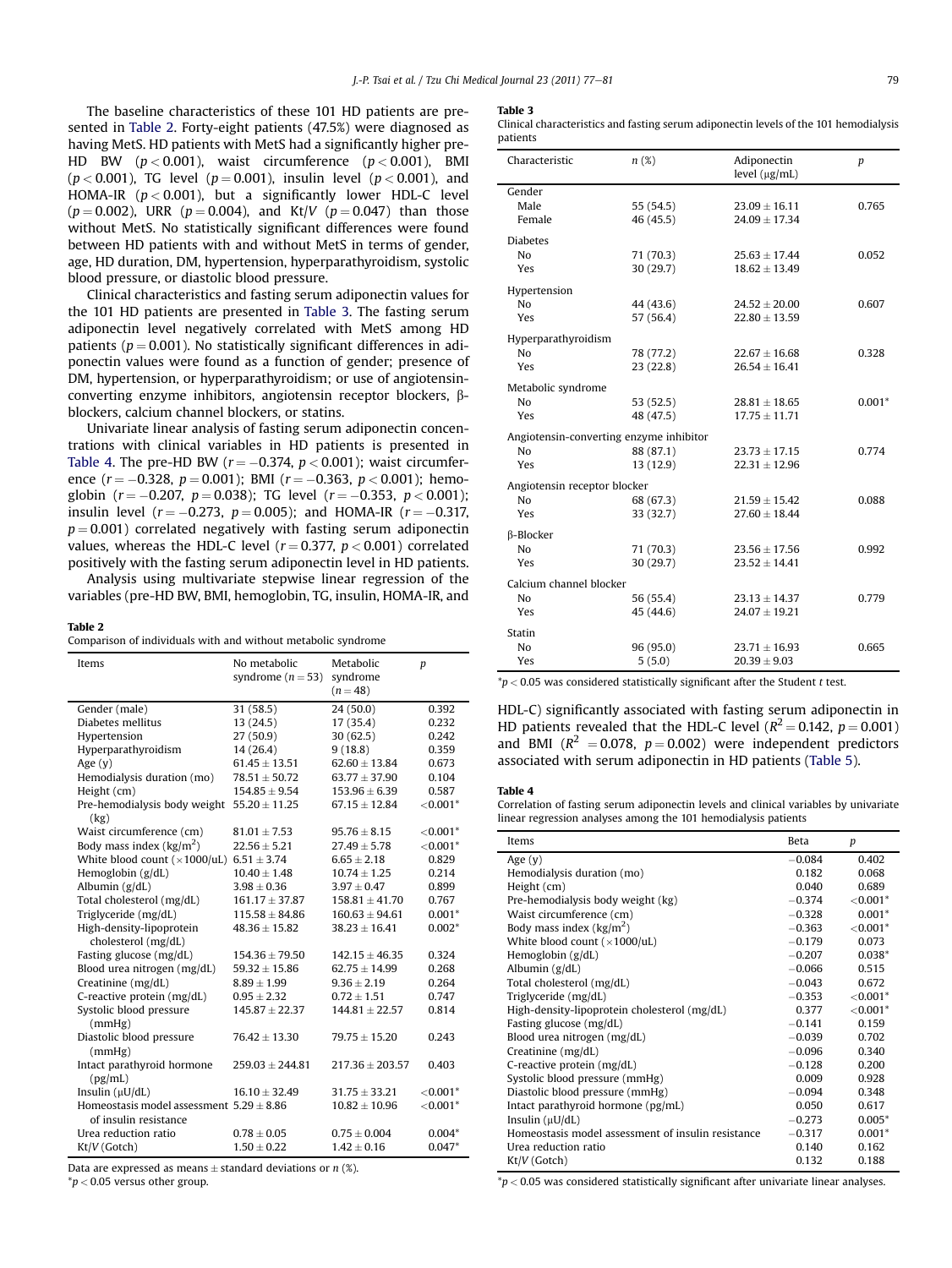#### <span id="page-3-0"></span>Table 5

Multivariate stepwise linear regression analysis of body weight, waist circumference, body mass index, hemoglobin, triglyceride, insulin, homeostasis model assessment of insulin resistance, and HDL-C: correlation with fasting serum adiponectin level among 101 hemodialysis patients

| Items                            | Beta     | $R^2$ | $R^2$ change |          |
|----------------------------------|----------|-------|--------------|----------|
| $HDL-C$ (mg/dL)                  | 0.306    | 0.142 | 0.142        | $0.001*$ |
| Body mass index $\frac{kg}{m^2}$ | $-0.288$ | 0.078 | 0.078        | $0.002*$ |

 $p < 0.05$  is considered statistically significant in the multivariate stepwise linear regression analysis.

 $HDL-C = high-density-lipoprotein cholesterol.$ 

#### 4. Discussion

Results of this study showed that the fasting adiponectin level was inversely associated with MetS in HD patients. HDL-C and BMI were independent predictors associated with the serum adiponectin in HD patients.

MetS has been postulated to be associated with insulin resistance, hyperinsulinemia, and glucose intolerance, and has been associated with potentially atherogenic lipoprotein profiles, including hypertriglyceridemia, elevated apolipoprotein B, and decreased HDL-C concentrations [2,3]. It causes major health problems in Western populations and is estimated to affect at least 20% of the adult population and approximately 40% of adults older than 60 years [2]. Previous studies revealed that MetS is associated with reduced kidney function, is a significant risk factor for CVD and mortality in uremic patients, and predicts hospitalization in HD patients [1,5,9,16,17]. According to International Diabetes Federation criteria, MetS occurs in about 62.4% of HD patients in the United States, which is higher than that in the general population [\[18\].](#page-4-0) The prevalence of MetS in our study was 47.5%, and patients with MetS had a significantly higher pre-HD BW; waist circumference; BMI; and TG, insulin, and HOMA-IR levels, but a significantly lower HDL-C level, URR, and Kt/V than those without MetS.

Adiponectin, a unique insulin sensitizer adipocyte-derived substance, plays an important role in regulating glucose and lipid metabolism and in controlling energy homeostasis in insulinsensitive tissues [7]. A decrease in the circulating level of adiponectin has been linked to insulin resistance, Type 2 DM, atherosclerosis, and MetS  $[6,11-13]$ . Our previous study found that the fasting adiponectin level was inversely associated with MetS in peritoneal dialysis patients [\[19\]](#page-4-0). In this study, adiponectin was also significantly lower in HD patients with MetS.

Adiponectin levels correlate inversely with the HOMA-IR, TG level, BMI, waist circumference, and insulin level, and correlate positively with HDL-C levels in patients with CKD, DM, and HD [11,16,20]. Serum adiponectin concentrations are increased in CKD, HD, and peritoneal dialysis patients [8,9,19,21]. Adiponectin levels were also found to be inversely correlated with BMI, HOMA-IR, and TG level, but had no relationship with CRP in HD patients [8,21]. Our study found that the pre-HD BW; waist circumference; hemoglobin; TG and insulin levels; and HOMA-IR correlated negatively with the fasting serum adiponectin levels, whereas the HDL-C level correlated positively with the fasting serum adiponectin levels in HD patients.

Previous studies noted that  $\beta$ -blockers worsen insulin sensitivity, and the use of angiotensin-converting enzyme inhibitors was associated with an increase in plasma adiponectin in hypertensive and DM patients  $[22-24]$  $[22-24]$ . There were no relationships between therapeutic regimens and serum adiponectin in our HD patients. Further studies are required to elucidate the relationship between medication and adiponectin in HD patients.

There were some limitations of our study. First, this was a crosssectional study, which restricted the ability to compare causal relationships between adiponectin levels and the variables investigated. Second, this study was performed in one hospital. The number of patients was small, and more patients are needed for further analysis. Third, the adiponectin levels were checked only once, and we could not monitor intraindividual trends during longterm HD. Another limitation was that the adiponectin enzyme immunoassay kit used in the present study measures total serum adiponectin but does not discriminate between low- and highmolecular-weight (HMW) forms of the adipokine. Certain pharmacological interventions may influence serum adiponectin concentrations in humans. The HMW form of adiponectin possesses bioactivity, whereas the low-molecular-weight form does not; the function of the latter remains to be determined [\[25\]](#page-4-0). Plasma HMW adiponectin levels have been negatively associated with visceral fat area and positively associated with treatment with blockade of the renin-angiotensin system and calcium channel blockers in HD patients [\[26\].](#page-4-0) Additional studies will be required to ascertain whether the concentration of HMW adiponectin in the serum of HD patients is inversely associated with the presence of MetS and whether drugs influence serum HMW adiponectin concentrations in HD patients.

In conclusion, we found an inverse association between circulating fasting adiponectin and MetS in HD patients. The HDL-C level and BMI were independent predictors associated with the adiponectin level in HD patients.

#### Acknowledgment

This study was supported by a grant from Buddhist Dalin Tzu Chi General Hospital in Dalin, Taiwan (TCRD98-01).

#### References

- [1] Peralta CA, Kurella M, Lo JC, Chertow GM. The metabolic syndrome and chronic kidney disease. Curr Opin Nephrol Hypertens 2006;15:361-5
- [2] Scott CL. Diagnosis, prevention, and intervention for the metabolic syndrome. Am I Cardiol 2003:92:35i-42.
- [3] Alberti KG, Zimmet P, Shaw J. Metabolic syndrome-a new world-wide definition. A consensus statement from the International Diabetes Federation. Diabet Med 2006:23:469-80.
- [4] Alberti KG, Zimmet PZ. Definition, diagnosis and classification of diabetes mellitus and its complications. Part 1: diagnosis and classification of diabetes mellitus provisional report of a WHO consultation. Diabet Med  $1998:15:539-53$ .
- [5] Isomaa B, Almgren P, Tuomi T, Forsén B, Lahti K, Nissén M, et al. Cardiovascular morbidity and mortality associated with the metabolic syndrome. Diabetes Care 2001:24:683-9.
- [6] Rabe K, Lehrke M, Parhofer KG, Broedl UC. Adipokines and insulin resistance. Mol Med 2008:14:741-51
- [7] Oh DK, Ciaraldi T, Henry RR. Adiponectin in health and disease. Diabetes Obes Metab 2007:9:282-9.
- [8] Ziegelmeier M, Bachmann A, Seeger J, Lossner U, Kratzsch J, Blüher M, et al. Adipokines influencing metabolic and cardiovascular disease are differentially regulated in maintenance hemodialysis. Metabolism 2008;57:1414-21.
- Zoccali C, Mallamaci F, Tripepi G, Benedetto FA, Cutrupi S, Parlongo S, et al. Adiponectin, metabolic risk factors, and cardiovascular events among patients with end-stage renal disease. J Am Soc Nephrol 2002;13:134-41.
- [10] Axelsson J. Obesity in chronic kidney disease: good or bad? Blood Purif 2008;  $26:23-9$
- [11] Yun JE, Sull JW, Lee HY, Park E, Kim S, Jo J, et al. Serum adiponectin as a useful marker for metabolic syndrome in type 2 diabetic patients. Diabetes Metab Res Rev 2009:25:259-65.
- [12] Gilardini L, McTernan PG, Girola A, da Silva NF, Alberti L, Kumar S, et al. Adiponectin is a candidate marker of metabolic syndrome in obese children and adolescents. Atherosclerosis  $2006;189:401-7$
- [13] Wang J, Li H, Franco OH, Yu Z, Liu Y, Lin X. Adiponectin and metabolic syndrome in middle-aged and elderly Chinese. Obesity 2008;16:172-8.
- [14] Tsai JP, Liou HH, Liu HM, Lee CJ, Lee RP, Hsu BG. Fasting serum fatty acidbinding protein 4 level positively correlates with metabolic syndrome in hemodialysis patients. Arch Med Res 2010;41:536-40.
- [15] Okano K, Ohba T, Matsugami K, Uchida K, Nitta K, Kabaya T. Analysis of plasma adipocytokines related to clinical and laboratory data in the maintenance hemodialysis patients. Intern Med 2008;47:1379-86.
- [16] de Vinuesa SG, Goicoechea M, Kanter J, Puerta M, Cachofeiro V, Lahera V, et al. Insulin resistance, inflammatory biomarkers, and adipokines in patients with